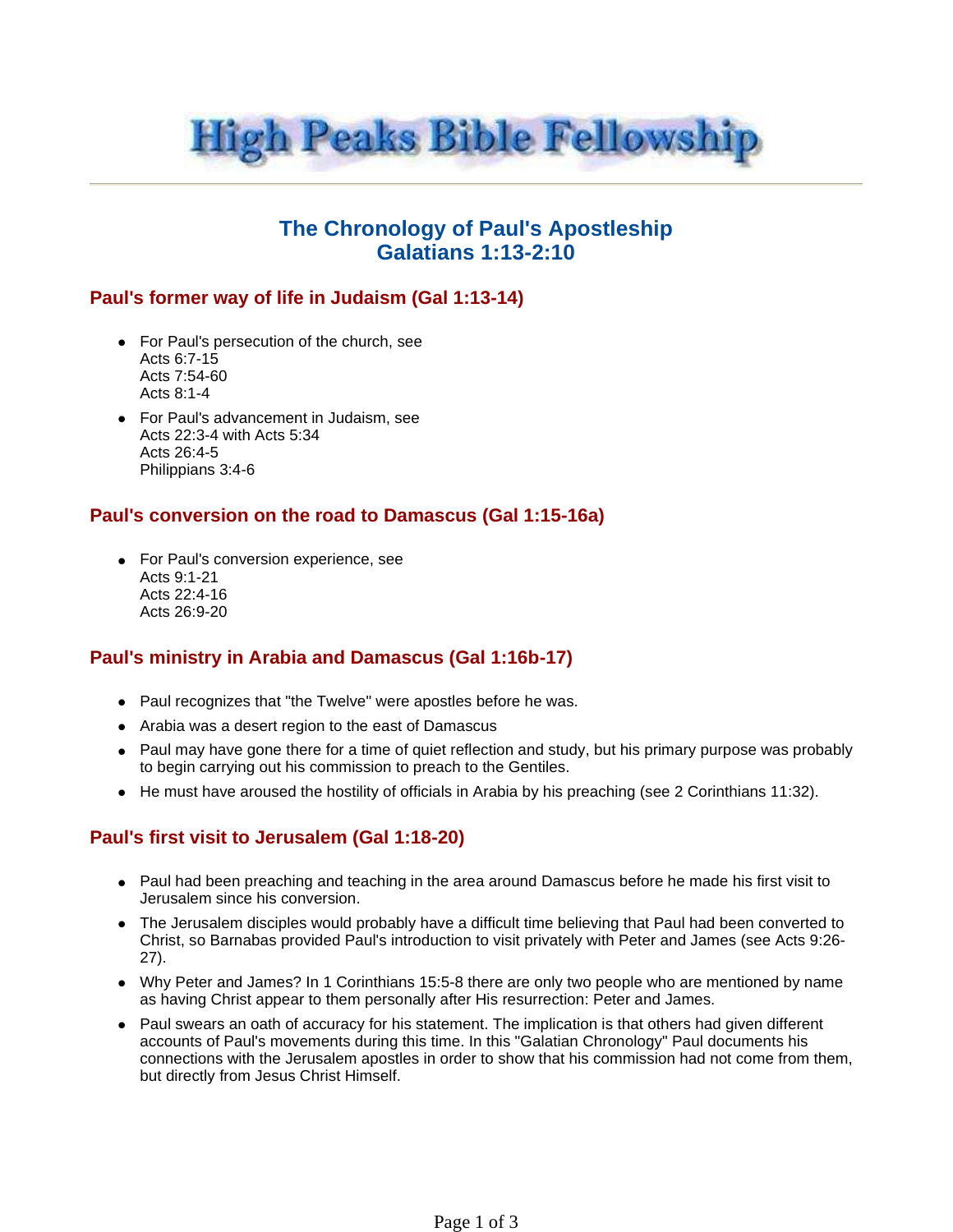## **Paul's ministry in Syria and Cilicia (Gal 1:21-24)**

- Paul's departure from Jerusalem was probably accompanied by threats on his life from his former Jewish associates (see Acts 9:28-29).
- He makes it clear that he did not visit the *churches* he was unknown by sight to the churches of Judea.
- After this first visit to Jerusalem, Paul returned to the regions of the north to continue his ministry to the Gentiles. Syria was where Damascus was situated, and Cilicia was where Paul's home town of Tarsus was located. This was clearly a region where Paul could carry out his commission to preach to the Gentiles.
- It was during this time that Barnabas came to Antioch and saw the need for more in-depth teaching (Acts 11:22-26). Barnabas found Paul and brought him to Antioch, where they taught the believers for at least one year. This is where Paul must have come to know Titus (an uncircumcised Gentile believer who became his missionary companion).

### **Paul's second visit to Jerusalem (Gal 2:1-3)**

- Paul had been ministering to the Gentiles for at least fourteen years by this time, and he had worked through many issues which had not arisen in the churches in Judea.
- Paul's second visit to Jerusalem probably coincided with the "famine relief" visit that is recorded in Acts 11:27-30. If so, then Paul had two distinct purposes:
	- 1. He had been asked to deliver funds to the believers in Jerusalem, and
	- 2. He had received a revelation from Christ to discuss the gospel message and missionary activities with the apostles there.
- Paul was not concerned with the validity of his gospel message, but he knew that he could not effectively carry out his mission to the Gentiles without the agreement and fellowship of the Jerusalem church. Otherwise, the cause of Christ would be divided.
- Paul tells how he brought Titus with him to Jerusalem, but even though Titus was uncircumcised the authorities at Jerusalem did not compel him to be circumcised in order to be saved. Evidently the Jerusalem apostles did not have a "Circumcision Policy" - they had not seriously considered this issue because they had not yet been actively involved in ministry to Gentiles. Paul, however, had thought through the issue and knew that circumcision was not a requirement for salvation by grace through faith.

### **False "brethren" and STRONG bondage (Gal 2:4-5)**

- Here Paul describes certain "false brothers" who were pretending to be Christians in order to spy on the church. Some scholars believe that they were planted in the church by the Pharisees or Jewish priests in order to investigate this "threat" to Judaism.
- The goal of these false brothers was to bring the believers into bondage. kata-douloo = a Greek compound word intensifying the term for bondage. The bondage of Law-keeping is so strong because one can never do enough to be right with God.
- Paul describes how he opposed these false brothers and stood firm for the truth of the gospel. dia-meno = another intensified compound word emphasizing a permanent condition. Paul wanted the truth to permanently remain with the believers.

## **A positive meeting with the PILLARS of the church (Gal 2:6-10)**

• Paul knew that his commission had come through a direct revelation from the resurrected Christ - the Jerusalem apostles did not further educate or commission him. He had not come to get approval for his gospel message or his authority to preach it.